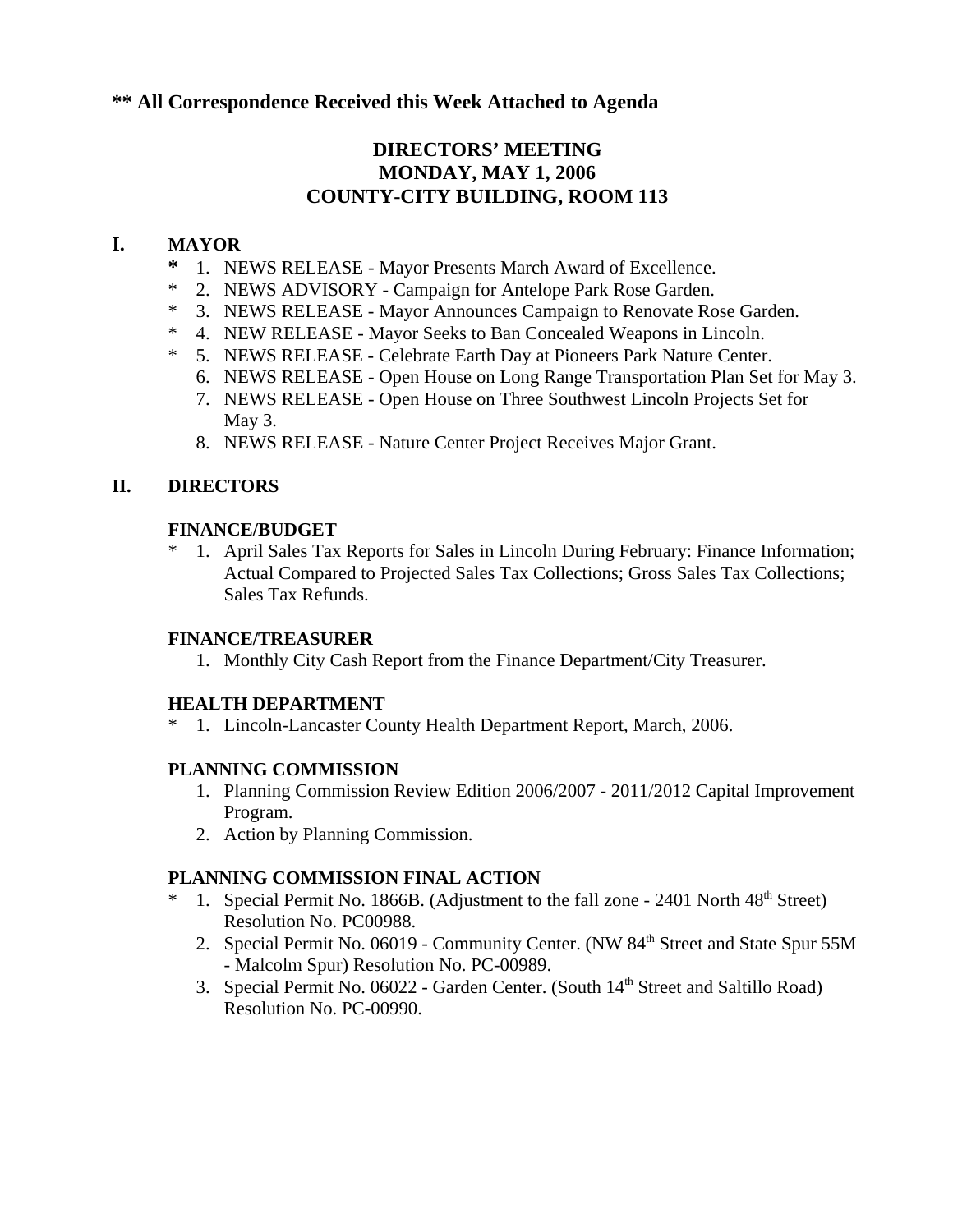#### **PUBLIC WORKS**

\* 1. ADVISORY - Coddington Avenue, West "A" Street and Southwest  $40^{\text{th}}$  Street Roadway Projects. Project 701903, 701904, and 700132.

### **URBAN DEVELOPMENT**

- \* 1. Street and Alley Vacation No. 05013, East/West Alley,  $12<sup>th</sup> \& 13<sup>th</sup>$  Streets, between J and K Streets.
	- 2. QO1214 Downtown Civic Project Amendment to the Lincoln Center Redevelopment Plan.
	- 3. Cost Benefit Analysis of the QO1214 Downtown Civic Project.

#### **WEED CONTROL**

1. City of Lincoln Weed Program March, 2006 Monthly Report.

## **III. CITY CLERK**

### **IV. COUNCIL REQUESTS/CORRESPONDENCE**

#### **JON CAMP**

- 1. Email from Brad J. Kreifels. In favor of the concealed gun law.
- 2. Email from John Trumble. In favor of the concealed gun law.
- 3. Email from Janis Strautkalns. In favor of the concealed gun law.
- 4. Email from Nancy and Larry Rose regarding concealed gun law.
- 5. Email from Monte Haeffner. In favor of the concealed gun law.
- 6. Email from David S. In favor of the concealed gun law.

### **ROBIN ESCHLIMAN**

1. Request to Steve Hubka, Budget Officer - RE: Weeks ago the City had deficit of \$6 million-What is it now? - RFI#4 - 04/12/06.

### **ANNETTE McROY**

- 1. Request to Karl Fredrickson and Ken Smith, Public Works & Utilities Dept. RE: Parking management study update - RFI#170 - 04/19/06
- 2. Request to Rick Hoppe, Mayor's Office/Police Chief Casady/Dana Roper, City Attorney - RE: The "Concealed carry" in the State of Nebraska - AMcRoyRFI#171 & PNewmanRFI#38 - 04/24/06. **SEE RESPONSES RECEIVED ON AMCROY RFI #171 AND PN RFI #38 FROM RICK HOPPE, CHIEF CASADY AND DANA ROPER. RECEIVED ON 04-27-06.**
- 3. Email from Karen Sieckmeyer, Public Works & Utilities, RE: Property at 2121 P Street, currently occupied by Glenn Hillhouse's Body Shop. (Hard copy distributed in Council packets)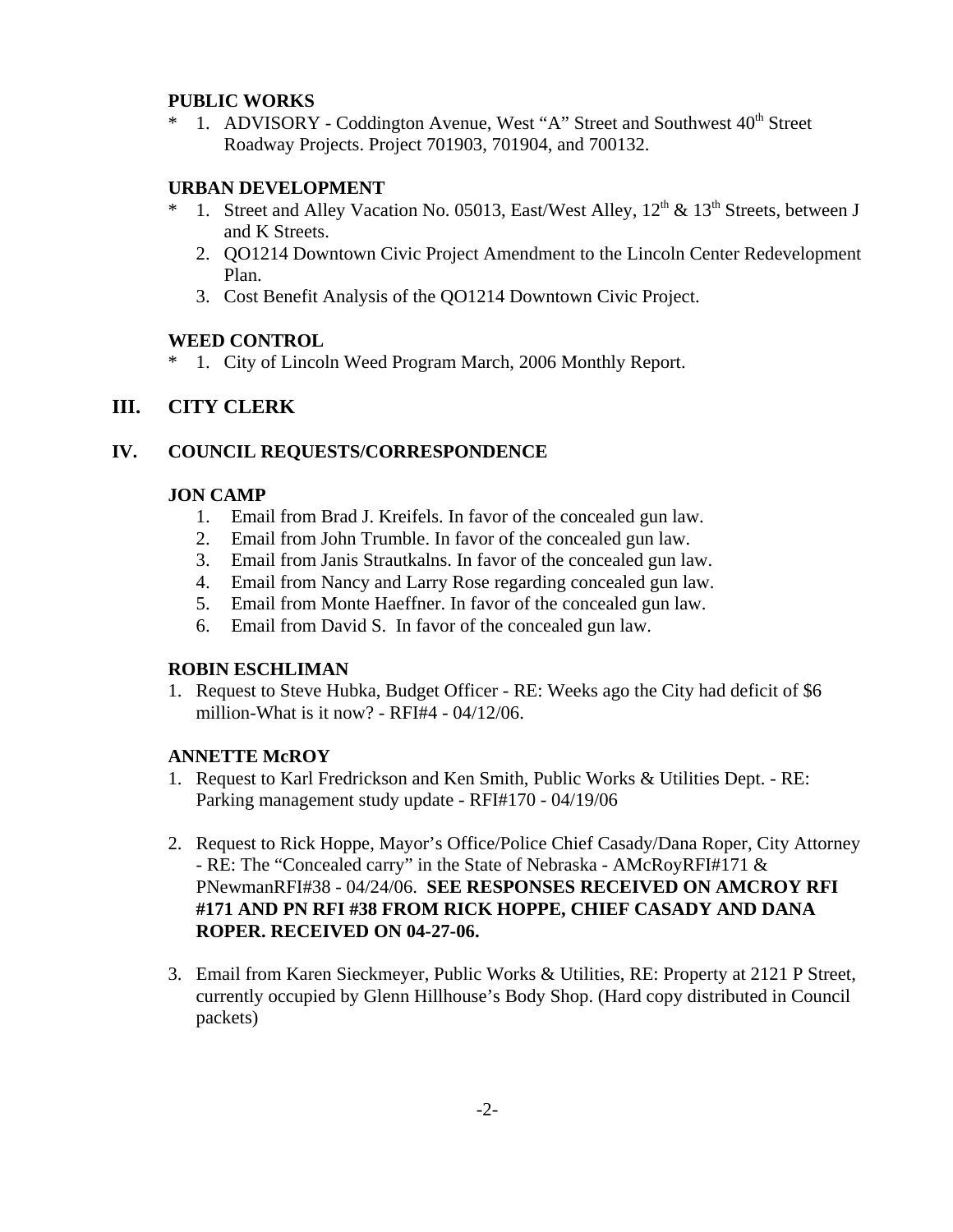### **PATTE NEWMAN**

1. Request to Rick Hoppe, Mayor's Office/Police Chief Casady/Dana Roper, City Attorney - RE: The "Concealed carry" in the State of Nebraska - PNewmanRFI#38 & AMcRoyRFI#171 - 4/24/06. **SEE RESPONSES RECEIVED ON PN RFI #38 AND AMCROY RFI #171 FROM RICK HOPPE, CHIEF CASADY AND DANA ROPER. RECEIVED ON 04-27-06.** 

# **V. MISCELLANEOUS**

- \* 1. Letter from Cornelius Moore, RE: Complaint regarding jail medical treatment. (Hard copy distributed in Council packets)
- \* 2. Letter from John Bussey RE: Bill LB1086. (Also distributed in Council packets)

### **Emails/letters in support of relocation of Glenn Hillhouse's CARSTAR business**:

- **3.** Letter received from Frank & Cindy Wimmer.
- \* **4**. Letter received from Charles H. Gates.
- \* **5**. Letter from Norbert Zaenglein, Nebraska Autobody Association.
- \* **6.** Letter from Jeff Munns, Jeff Munns Agency, Inc.
- \* **7**. Email from Virgil L. Carner, Orchard Park, Inc.
- \* **8**. Email from Norma E. Wittmaack.
- \* **9**. Email from Kenneth P. Bradshaw.
- \* **10**. Email from Jerry and Jean Jordan.)
- \* **11**. Email from Joan L. Smith.
- \* **12.** Email from Steven Folsom, President of Nebraska Corvette Association.
- \* **13.** Email from Larry King.
- \* **14.** Email from Clay Strombeck.
- \* **15.** Email from Bruce A. Miller, M.D.
- \* **16.** Email from Clark A. Wilcox.
- \* **17.** Letter from Janis Lipins.
- \* **18.** Letter from Shalla Powell.
- \* **19.** Letter from I. MacDonald.
- \* **20.** Letter from Vicki Powell.
- \* **21.** Letter from Bruce Younglove.
- \* **22.** Letter from Carole Springer.
- \* **23.** Letter from Roland Schroeder.
- \* **24.** Letter from Swanson Russell Associates, Don Henderson.
- \* **25.** Letter from Laura M. Bell.
- \* **26.** Letter from Darin Rich.
- \* **27.** Letter from Jane Rolf.
- \* **28.** Letter from Dawn Nowka.
- \* **29.** Letter from Nancy L. Black, Midwest Insurance Group.
- \* **30.** Letter from Mr. and Mrs. E. Lance Sterns.
- \* **31.** Priority mail letter from Robert G. Stump.
- \* **32.** Letter from Buford W. Jones.
- \* **33.** Letter from Tom Scanlon, Scanlon's Garage.
- \* **34.** Letter from Bruce Kennedy.
- \* **35.** Letter from Bob Olson.
- \* **36.** Email from Richard D. Longacre.
- \* **37.** Email from Deb Woken.
- \* **38.** Email from Roy Peter.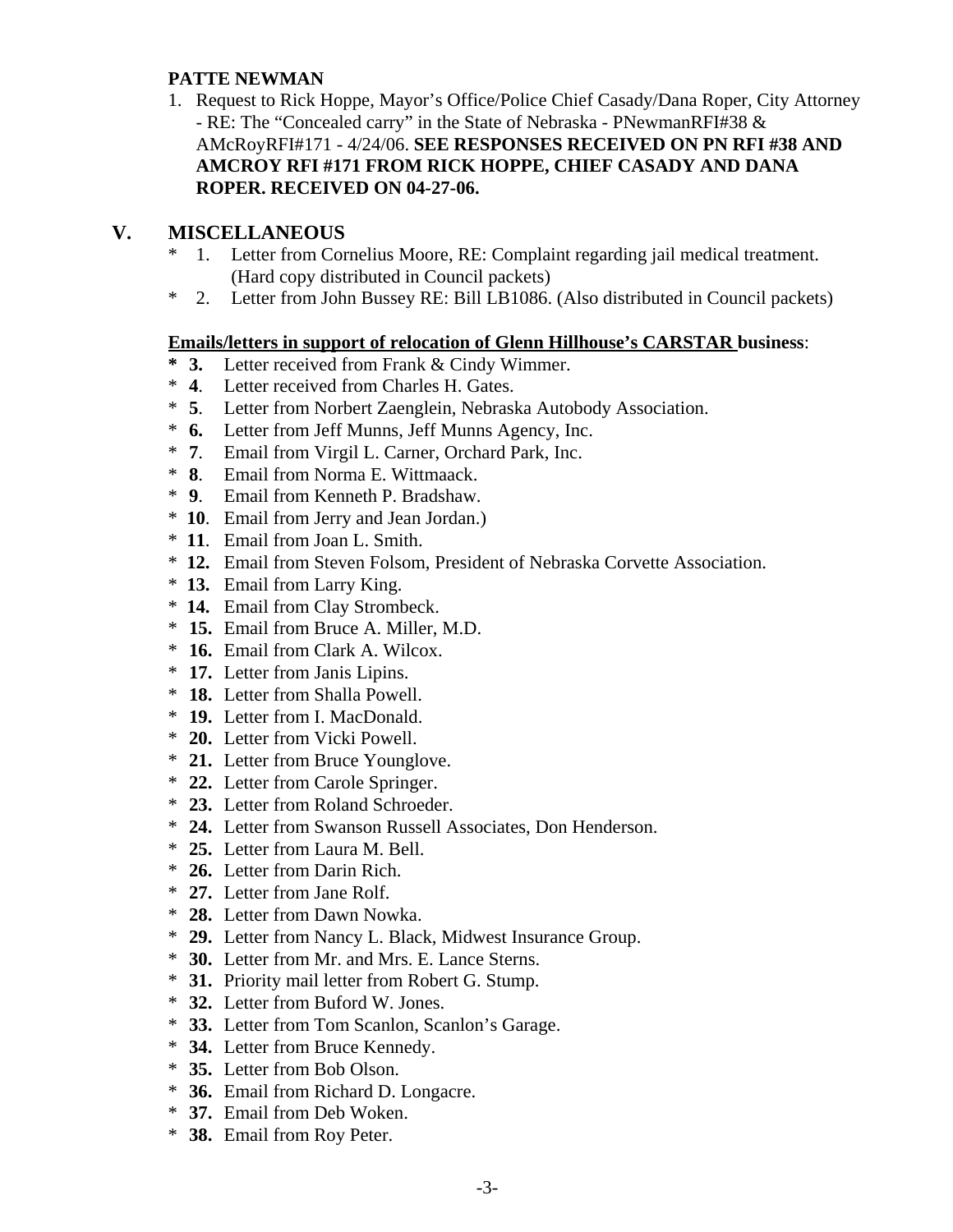- \* **39.** Email from Jeff Wolgamott, R. E. Enterprise.
- **\* 40.** Letter from Don Henderson, Swanson Russell Associates.
- \* **41.** Email from Sondra L. Stone.
- \* **42.** Letter from Jim Petrig.
- \* **43.** Letter from Ann Willet and Mark Butler.
- \* **44.** Letter from Susan Kliment, Jim DeFreece Auto Parts.
- \* **45.** Letter from David J. Florell.
- \* **46.** Email from Robert Richter, Miracle Mile Motors.
- \* **47.** Email from Doug and Penney Taylor.
- \* **48.** Email from Dan Mulder, MJ Marketing.
- \* **49.** Email and letter from Marge Rudd-Hillhouse, Teacher.
- The Following Received the Week of May 1, 2006
	- **50**. Letter from Bob and Shirley Whitney.

Miscellaneous Correspondence Continued

- \* 51. Email from John Watson, RE: Recent ordinance regarding potential landlord liability for tenants - party houses.
- \* 52. Letter from John Spence, RE: Loud party houses.
- \* 53. Letter from Speedway, Bill Smith, RE: Thanks for support on the South Street Redevelopment Project.
- \* 54. Email memo RE: April 2006 publication featuring Lincoln's cross boundary leadership.
- \* 55. Email from Sidney Staats, RE: In support of concealed weapon law.
- \* 56. Email from Alan Hersch, Aquila Gas Company, RE: Public hearing on extension of gas franchise.
- \* 57. Letter to Charlene Gondring, RE: Appointment to the Community Health Endowment Board of Trustees.
- \* 58. Letter and newspaper articles from Nancy Russell, RE: Receiving bill for property taxes and the Star Ship 9 Theater.
- \* 59. Letter from Edmund R. Martens, RE: Paramedic at Fire Station # 14; and Sidewalk from Barons Road to the fire station.
- \* 60. Email from Tyler Vrba, RE: Dirt bike issue.

The Following Received the Week of May 1, 2006

- 61. Letter from Tom and Betty King, RE: Annexation into City and land along North 14<sup>th</sup> Street right-of-way.
- 62. Letter from John Bussey, Capital Rentals, RE: Prostitution issue in South Central Lincoln and Governor Heineman's response. (Letters; Bussy and Heineman)
- 63. Email from Lynn Darling, RE: Opposed to Starbuck proposed locations on South Street and VanDorn and 10<sup>th</sup> Streets.
- 64. Email from Karol Leisy, RE: Opposed to a Super Target store.

## **Emails/letters in opposition of concealed weapons law as allowed by Nebraska LB 454 (Supporting gun ban)**

- 1. Email from Jean Sanders.
- 2. Email from Barbara G. Anderson.

## **Emails/letters in support of concealed weapons law as allowed by Nebraska LB 454 (Opposing gun ban)**

1. Email from John Trumble.